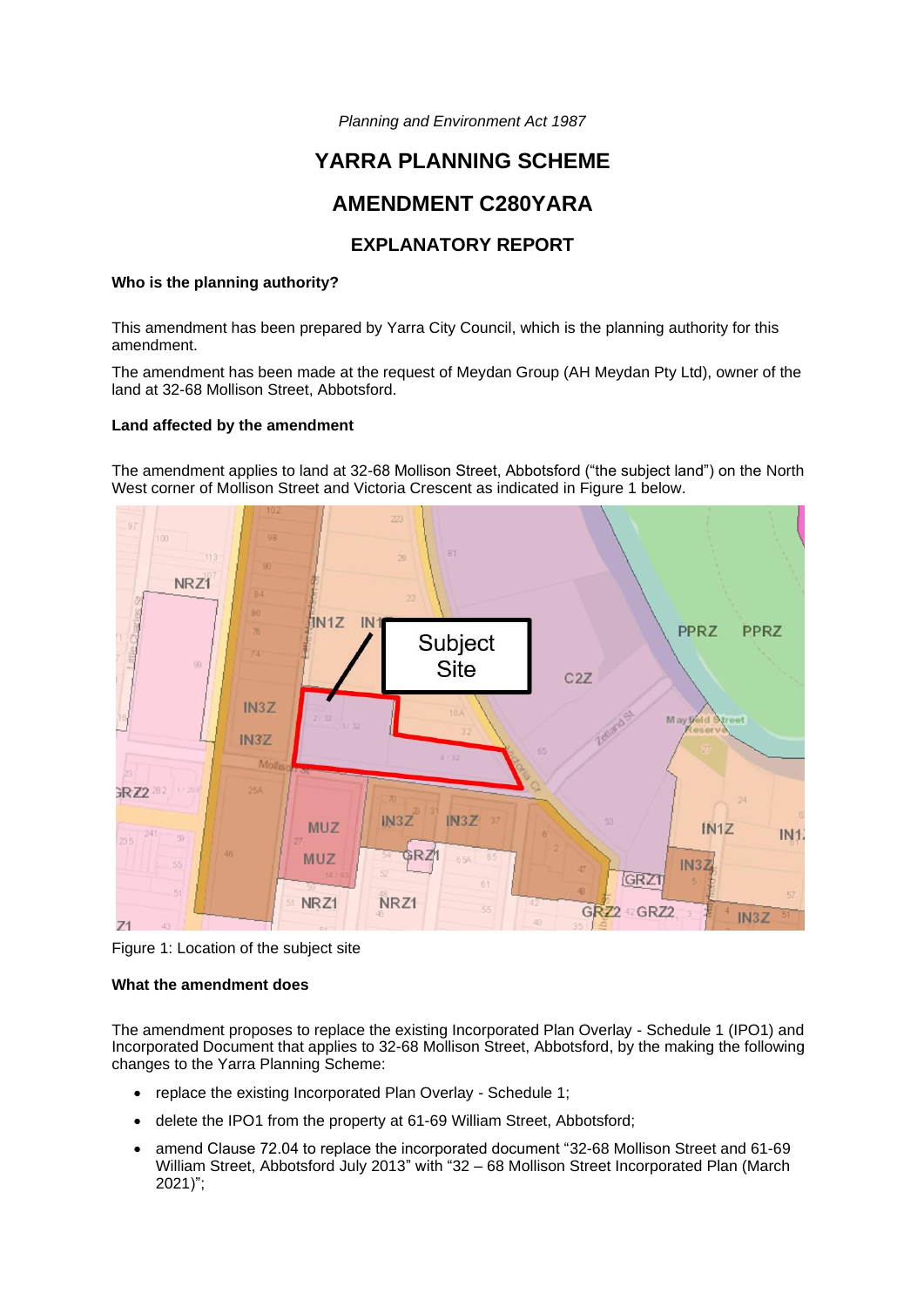# **Strategic assessment of the amendment**

# **Why is the amendment required?**

The proposed IPO and Incorporated Plan is required to

- a) increase the allowable building height from 5 storeys (23m) to 7 storeys (32m) for part of the land which would match other allowable heights in the employment area;
- b) retain certainty for a modified built form, amenity outcomes for the site;
- c) retain or enhance the existing amenity of the public realm; and
- d) provide for improved traffic access and movement outcomes

# **Building Height**

The scale and density of development approved and currently being proposed within Abbotsford has increased substantially in recent years. The subject site is in proximity to Victoria Street activity centre, two train stations and a tram line (along Victoria Street). While the surrounding area currently consists of a mix of one to three storey older industrial and warehouse style buildings, this is set to change due to recent planning permit approvals for eight storeys to the west and nine to six storeys to the north of the subject site.

The subject site is affected by a mandatory height limit of 5 storeys which was introduced by the Planning Scheme Amendment C170 to the Yarra Planning Scheme.

The proposed IPO allows a building of five to seven storey building on the site, five storey on the eastern part and seven storey on the western part of the subject site. The detailed plan is shown on the proposed Incorporated Plan to the proposed IPO1.

## **Certainty of built form outcomes**

To ensure appropriate and orderly planning, the amendment is required to facilitate and guide the scale, massing and bulk of the new development.

The current IPO allows a building up to 5 storeys which is for the entire site and has very minimal urban design requirements to guide the built form. The site currently benefits from a live planning permit to develop a 5 storey building covering the whole site. The current IPO lacks the following:

- Allowing a building without upper level separation along 150m of Mollison Street;
- The active frontage is insufficient to create a safe interface between the street and the building;
- Little Nicholson Street doesn't allow for two-way traffic as it lacks sufficient width, a ground level setback is not recommended;
- To control vehicle access points from the development there are no requirement to restrict access from Victoria Crescent and Mollison Street.

The recent planning approvals for the 20-30 Mollison Street to the west and the 12-20 Victoria Crescent to the north of the subject site were decided at the VCAT. The key reason for the applications ending up at VCAT was to decide on the built form outcome, public realm improvement and height of the building. Both the planning permit were a result of VCAT decision and Council had to negotiate better urban design outcome with the developer at VCAT. These two planning permits are an example that the Planning Scheme and Land Use are limited to guide built form outcome.

The proposed IPO1 will provide certainty for the below built form outcome:

- a) Providing active frontages towards Mollison Street and Victoria Crescent and removing vehicle access from Victoria Crescent;
- b) Avoid overshadowing of the southern footpath of Mollison Street between 10 am and 2 pm on 22 September;
- c) Introducing a range in street wall height from three to four storeys: three storeys to Little Mollison Street and four storeys to the corner of Mollison Street and Victoria Crescent;
- d) Introducing a setback above the street wall of 3 metres from northern boundary, Mollison Street, Victoria Crescent and Little Nicholson Street to create a more distinctive break between the podium and upper levels and assist in managing visual bulk at upper levels;
- e) Continuing the chamfered corner of Mollison St and Victoria Crescent to mark corner and provide a generous pedestrian standing area;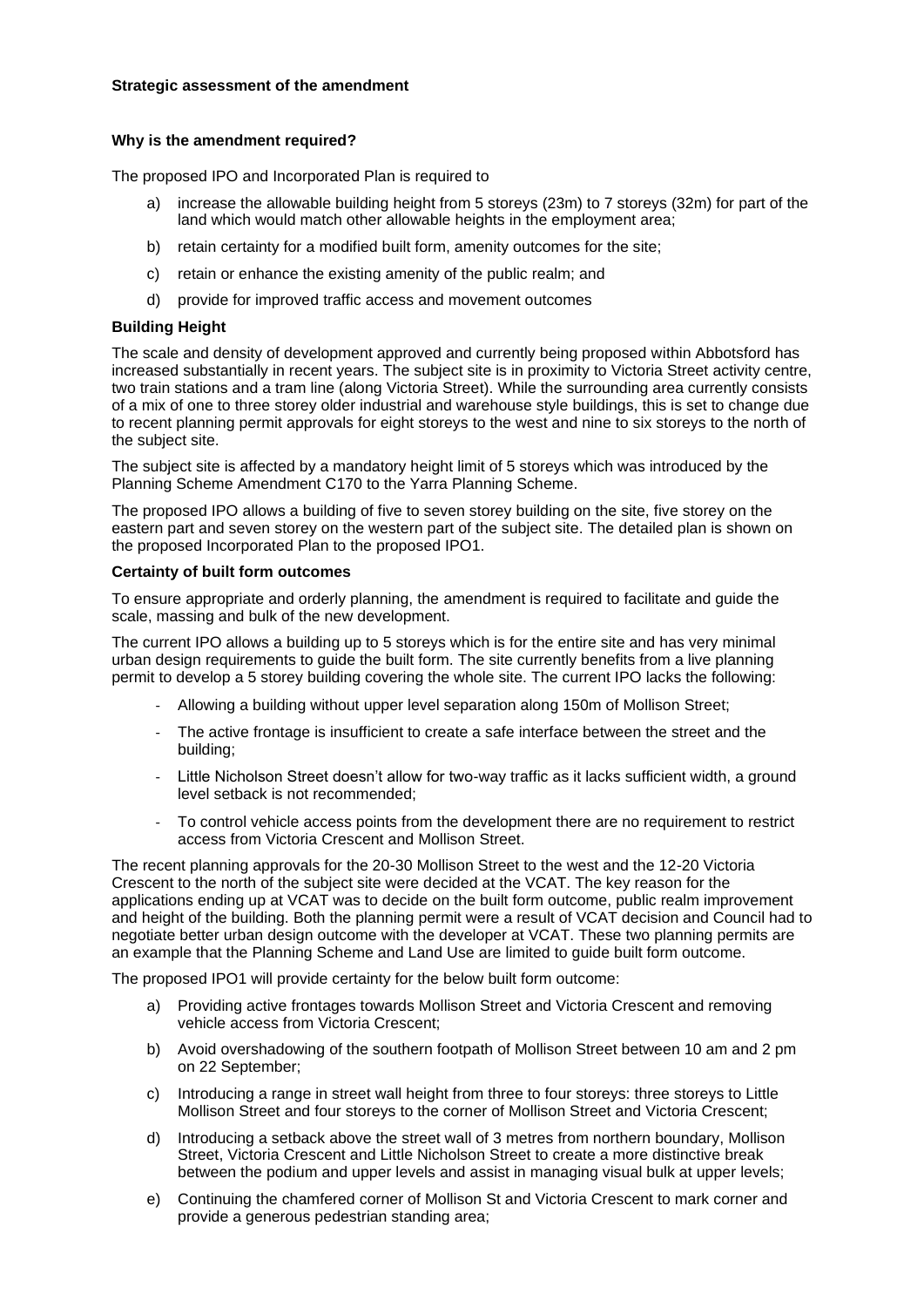- f) Providing for upper-level building separation (minimum 6m building separation from the 4th Storey and above) and design treatments so that the upper level forms to read as separate buildings;
- g) Varying height across the site that responds to the emerging heights of adjacent approvals, coupled with upper level building separation has the following benefits;
- h) Reduces visual bulk from adjacent buildings, Mollison St and streets to the south (low scale residential development) of the subject site; and
- i) Creates a perception of multiple buildings of varying heights rather than one large monolithic building.

The height is consistent with other surrounding recently approved development whilst ensuring better built form outcome.

#### **Public Realm and Amenity**

The proposed IPO improves the surrounding public realm and amenity by the following:

- Requiring the building to have active frontage of a minimum 80% of the Mollison Street & Victoria Crescent frontage, keeping inactive facades to a minimum;
- Chamfered building corner at the Mollison Street and Victoria Crescent intersection with no cantilevering at the upper levels to create a safer traffic zone;
- Removing vehicle access from Victoria Crescent frontage to ensure a safer redestrian environment; and
- Vehicular access from Little Nicholson Street to create safer pedestrian environment along Mollison Street and Victoria Crescent.
- Avoiding overshadowing of the southern footpath along Mollison Street between 10 am and 2 pm on 22 September.

#### **Traffic, Access and Movement**

The proposed IPO and associated Incorporated Plan includes a number of elements to manage traffic and movement:

- a) requiring a ground level setback from Little Nicholson Street to enable two-way traffic movements;
- b) requiring a traffic engineering report to be prepared at the planning permit stage that demonstrates, amongst other matters, how the development reduces car dependence and promotes sustainable transport modes;
- c) ensuring pedestrian entrances are clearly visible, secure and have an identifiable sense of address; and
- d) requiring staff bicycle parking to be located and designed to be secure and conveniently accessible from the street and end of trip uses.

The amendment also provides the following communal benefit which is a better outcome for community and surrounding development. The benefits are:

- a) A ground level setback from Little Nicholson Street to enable two-way traffic movements;
- b) Contribution to install a formal and raised pedestrian crossing across Mollison Street at the Victoria Crescent intersection.

These communal benefit are negotiated with the proponent to facilitate the community and orderly development of the area. Two Section 173 agreements will be signed between Council and the proponent to ensure their delivery.

The amended IPO provides quality outcome for the site which otherwise would have led to a mass of 5 storey building on the site with poor urban design outcome. Amending the current IPO allows Council to not only ensure that the development will be used for employment but also a preferred built form outcome to mark the entrance into the employment precinct of Abbotsford from Victoria Street.

The amendment will also facilitate more employment space on a site that is part of a key employment precinct in Yarra as identified in Spatial Economic and Employment Strategy 2018.

## **How does the amendment implement the objectives of planning in Victoria?**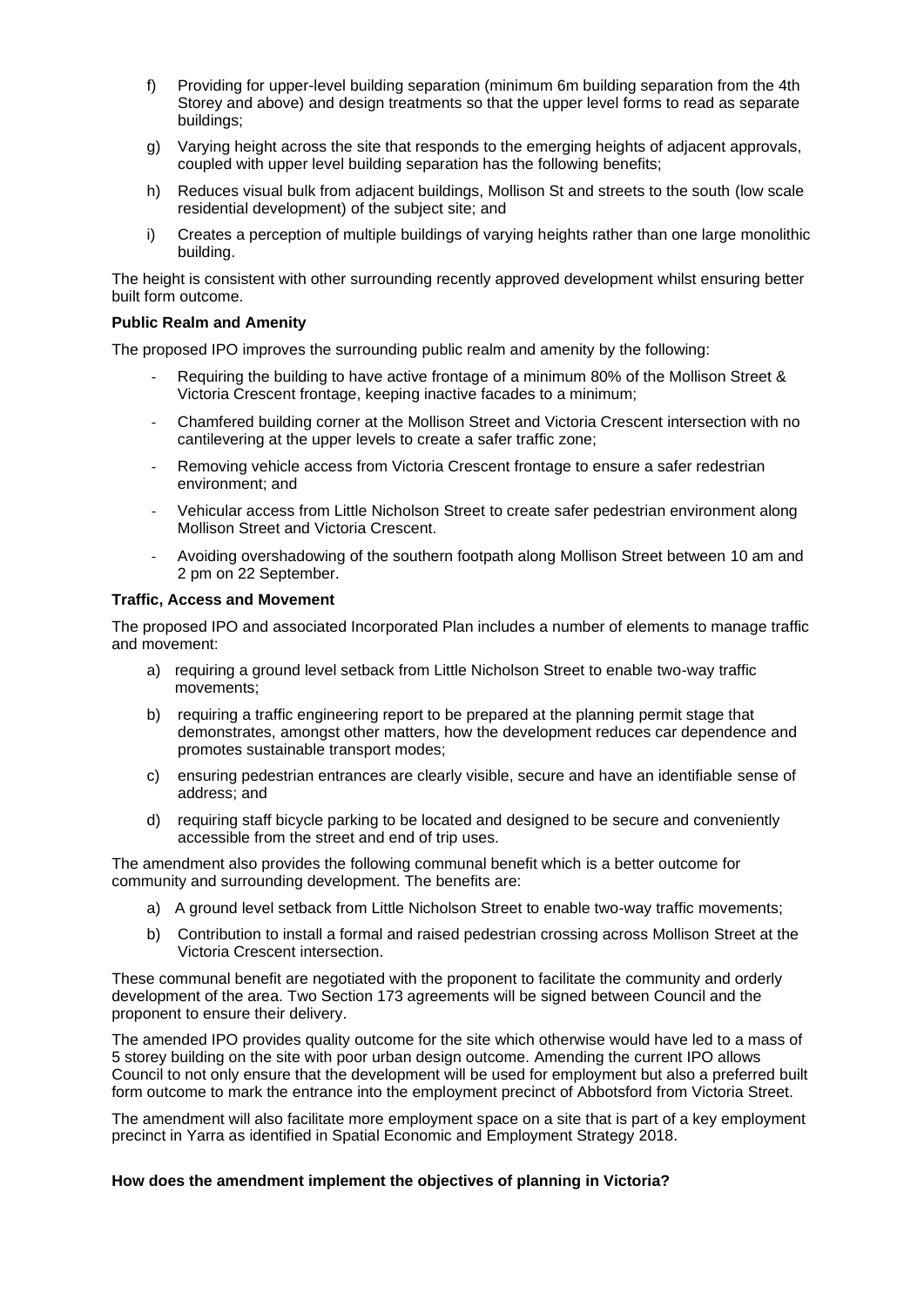The amendment implements the following objectives of planning in Victoria (sections 4(1) and 12(1)(a) of the Act):

*To provide for the fair, orderly, economic and sustainable use, and development of land.*

*To secure a pleasant, efficient and safe working, living and recreational environment for all Victorians and visitors to Victoria.* 

*To conserve and enhance those buildings, areas or other places which are of scientific, aesthetic, architectural or historical interest, or otherwise of special cultural value.* 

*To protect public utilities and other assets and enable the orderly provision and co-ordination of public utilities and other facilities for the benefit of the community.* 

*To balance the present and future interests of all Victorians.* 

The amendment seeks to provide greater clarity regarding built form outcomes and expectations in Yarra's employment areas of Abbotsford. In doing so, the proposed provisions will support more efficient and orderly planning processes. The views of all affected parties will be sought through the exhibition process.

The amendment seeks to provide greater clarity as it will assist to achieve better built form and public realm outcomes and assist to improve public safety at local intersections.

#### **How does the amendment address any environmental, social and economic effects?**

The Amendment is consistent with the overarching goal in the planning scheme to:

*Integrate relevant environmental, social and economic factors in the interests of net community benefit and sustainable development.*

The Amendment will have positive social and economic benefits through the facilitation of better built form outcomes, accommodating office and commercial activity situated near an activity centre that is well served by public transport and other services.

# **Does the amendment address relevant bushfire risk?**

The amendment does not address bushfire risk, as the land subject to the amendment is not:

- Subject to a Bushfire Management Overlay;
- Within a designated bushfire prone area;
- Proposed to be used or developed in a way that may create a bushfire hazard.

#### **Does the amendment comply with the requirements of any Minister's Direction applicable to the amendment?**

The Amendment complies with Ministerial Direction No. 9 in addressing and responding to the metropolitan planning strategy, *Plan Melbourne 2017-2050*.

Amendment C280yara is consistent with the following Directions contained in *Plan Melbourne 2017- 2050*:

**Direction 1.1 - Create a city structure that strengthens Melbourne's competitiveness for jobs and investment** which seeks to strengthen the competitiveness of Melbourne's employment areas. The Amendment provides appropriate policy direction for the planning and development of the employment areas to ensure that it continues to meet community needs.

**Direction 5.1 - Create a city of 20-minute neighbourhoods** which aims to cluster new housing, access to jobs, services and public transport to accommodate growth. The amendment will facilitate employment generation near a Major Activity Centre (Victoria Street) which will improve local employment and commercial opportunities.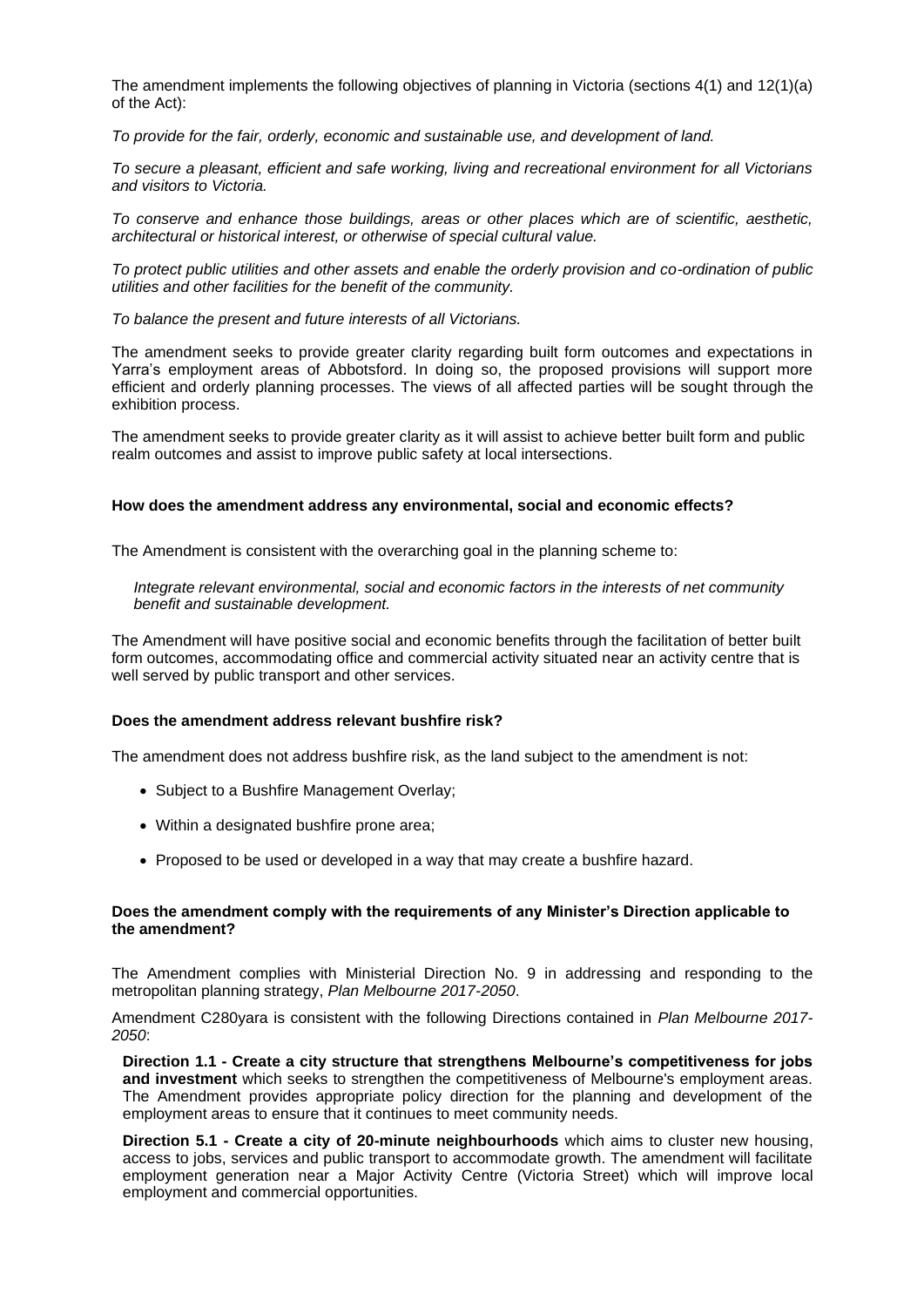The Amendment complies with the Ministerial Direction for '*The form and content of Planning Scheme*' under Section 7(5) of the Act and *Planning Practice Note 23: Applying the Incorporated Plan and Development Plan Overlays* (November 2018).

The amendment is affected by Ministerial Direction No. 11 *Strategic Assessment of Amendments* and complies with the requirements as set out in this explanatory report.

# **How does the amendment support or implement the Planning Policy Framework and any adopted State policy?**

The Amendment supports and implements State Planning Policy in responding to the following clauses:

# **Clause 11 - Settlement**

• **Clause 11.02-1S Supply of Urban Land** – To ensure a sufficient supply of land is available for residential, commercial, retail, industrial, recreational, institutional and other community uses.

# **Clause 13 – Environmental risks and amenity**

- **Clause 13.01-1S Natural Hazards and Climate Change -** To minimise the impacts of natural hazards and adapt to the impacts of climate change through risk-based planning.
- **Clause 13.05-1S Noise Abatement -** To assist the control of noise effects on sensitive land uses.

# **Clause 15.01 – Built environment**

- **Clause 15.01-1S Urban Design -** To create urban environments that are safe, healthy, functional and enjoyable and that contribute to a sense of place and cultural identity.
- **Clause 15.01-1R Urban Design – Metropolitan Melbourne** To create a distinctive and liveable city with quality design and amenity
- **Clause 15.01-2S Building Design -** To achieve building design outcomes that contribute positively to the local context and enhance the public realm.
- **Clause 15.01-4S Healthy Neighbourhood -** To achieve neighbourhoods that foster healthy and active living and community wellbeing.
- **Clause 15.01-4R Healthy Neighbourhood – Metropolitan Melbourne -** Create a city of 20 minute neighbourhoods that give people the ability to meet most of their everyday needs within a 20 minute walk, cycle or local public transport trip from their home.
- **Clause 15.01-5S Neighbourhood Character -** To recognise, support and protect neighbourhood character, cultural identity, and sense of place.

# **Clause 15.02 – Sustainable development**

• **Clause 15.02-1S Energy and Resource Efficiency -** To encourage land use and development that is energy and resource efficient, supports a cooler environment and minimises greenhouse gas emissions.

## **Clause 17.01 Employment**

- **Clause 17.01-1S Diversified Economy -** To strengthen and diversify the economy.
- **Clause 17.01-1R Diversified Economy – Metropolitan Melbourne -** Support the Central City to become Australia's largest commercial and residential centre by 2050, by planning for office, retail, residential, education, health, entertainment and cultural activity spaces.

# **Clause 17.02 Commercial**

- **Clause 17.02-1S Business** To encourage development that meets the community's needs for retail, entertainment, office and other commercial services.
- **Clause 17.02-2S Out-of-centre development -** To manage out-of-centre development.

# **Clause 18 - Transport**

- **Clause 18.01-2S Transport System -** To coordinate development of all transport modes to provide a comprehensive transport system.
- **Clause 18.02-1S Sustainable Personal Transport -** To promote the use of sustainable personal transport.
- **Clause 18.02-1R Sustainable Personal Transport – Metropolitan Melbourne -** Improve local travel options for walking and cycling to support 20 minute neighbourhoods.
- **Clause 18.02-2S Public Transport -** To facilitate greater use of public transport and promote increased development close to high-quality public transport routes.
- **Clause 18.02-2R Principal Public Transport Network –** Facilitate high-quality public transport access to job-rich areas.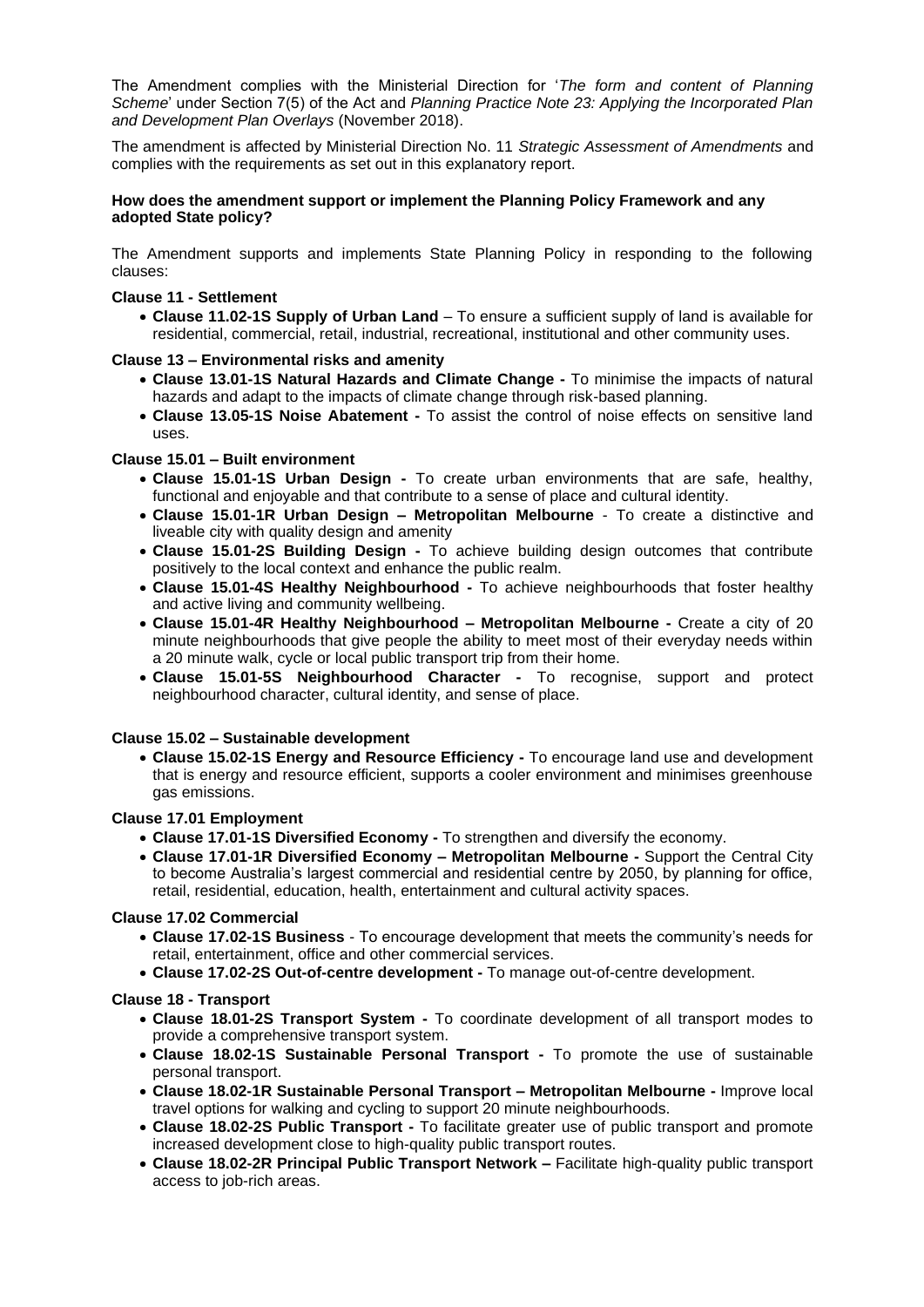## **How does the amendment support or implement the Local Planning Policy Framework, and specifically the Municipal Strategic Statement?**

The Amendment is consistent with and facilitates the following Clauses of the Local Planning Policy Framework:

# **Clause 21.04-2 - Activity centres**

- Objective 4 To maintain a balance between local convenience and regional retail roles in Yarra's activity centres.
- Strategy 4.1 Increase the range of retail, personal and business services, community facilities, and recreation activities, within individual centres.
- Strategy 4.3 Support the role of all activity centres, including Neighbourhood Activity Centres, in providing local day-to-day needs of residents of all abilities.
- Objective 5 To maintain the long term viability of activity centres.
- Strategy 5.2 Support land use change and development that contributes to the adaptation, redevelopment and economic growth of existing activity centres.
- Strategy 5.3 Discourage uses at street level in activity centres which create dead frontages during the day.

# **Clause 21.04-3 – Industry, Office and Commercial**

- Objective 8 To increase the number and diversity of local employment opportunities.
- Strategy 8.5 Support opportunities for new uses on isolated industrial sites provided they reflect the predominant surrounding uses.

# **Clause 21.05-2 - Urban design**

- Objective 16 To reinforce the existing urban framework of Yarra.
- Strategy 16.2 Maintain and strengthen the preferred character of each Built Form Character Type within Yarra.
- Objective 19 To create an inner city environment with landscaped beauty.
- Strategy 19.1 Require well resolved landscape plans for all new development.
- Strategy 19.2 Encourage opportunities for planting suitable trees and landscape areas in new development.
- Objective 20 To ensure that new development contributes positively to Yarra's urban fabric.
- Strategy 20.1 Ensure development is designed having particular regard to its urban context and specifically designed following a thorough analysis of the site, the neighbouring properties and its environs.
- Objective 21 To enhance the built form character of Yarra's activity centres.
- Strategy 21.1 Require development within Yarra's activity centres to respect and not dominate existing built form.
- Strategy 21.3 Support new development that contributes to the consolidation and viability of existing activity centres.

## **Does the amendment make proper use of the Victoria Planning Provisions?**

The amendment makes proper use of the Victoria Planning provisions as it provides better guidance for future development by applying a new Schedule to the Incorporated Plan Overlay.

# **How does the amendment address the views of any relevant agency?**

Council sought the views of the Department of Environment, Land, Water and Planning (DELWP) in the drafting of the controls which informs the Amendment. There are no agencies whose views were required to be considered as part of the amendment process. The view of any relevant agency will be taken into account, where necessary, during the consideration of subsequent planning permit applications.

## **Does the amendment address relevant requirements of the Transport Integration Act 2010?**

Any redevelopment is unlikely to have a significant impact on the transport system. By virtue of its location, a redevelopment of the subject site will address many of the objectives of the *Transport Integration Act 2010* to be located in close proximity to transport options for a better integration of transport and land use. This will enable efficient and effective access for persons and goods to places of employment, markets and services; facilitate local investment; reduce the need for private motor